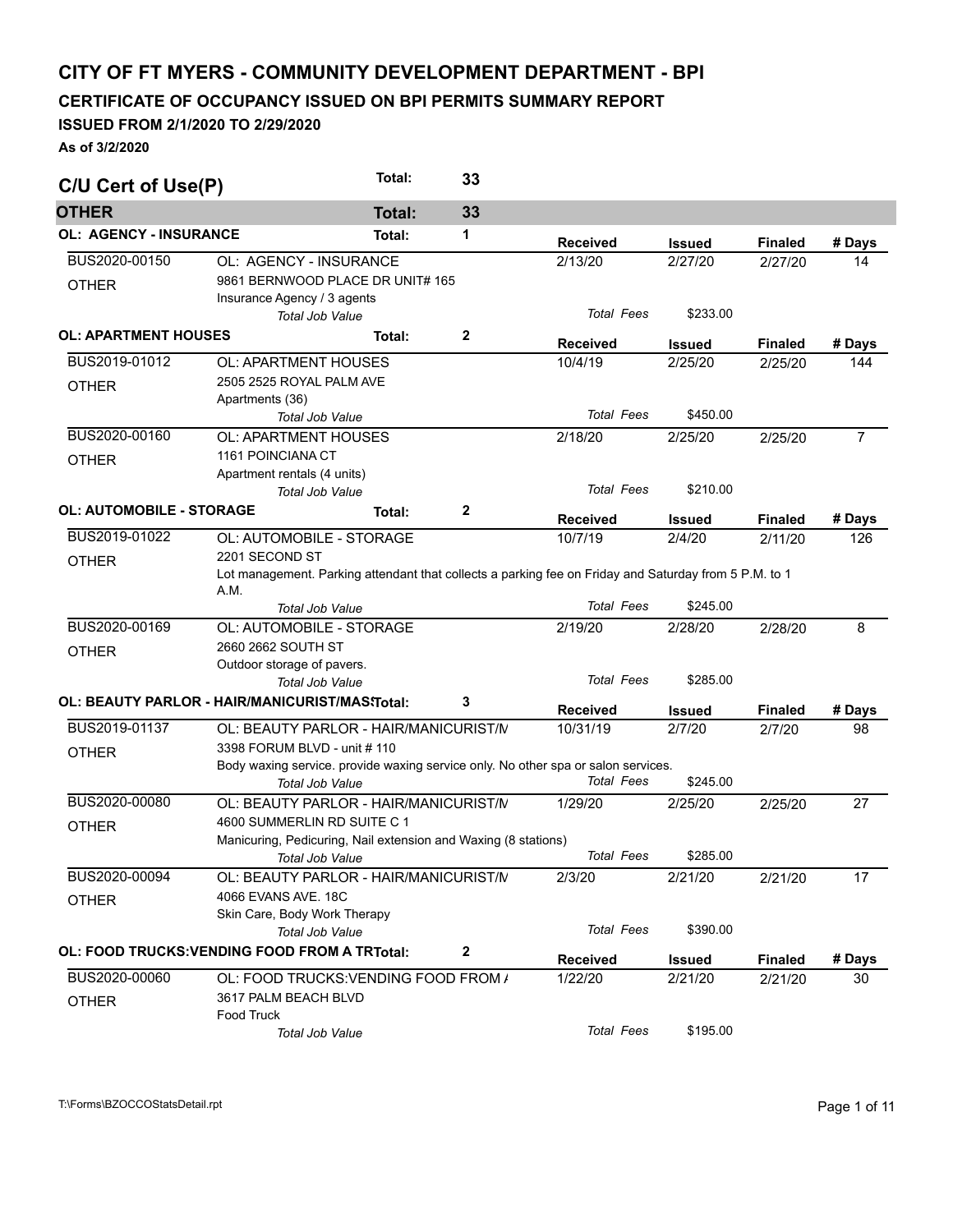| C/U Cert of Use(P)                 |                                                                                                                                       | Total:        | 33          |                   |               |                |              |
|------------------------------------|---------------------------------------------------------------------------------------------------------------------------------------|---------------|-------------|-------------------|---------------|----------------|--------------|
| <b>OTHER</b>                       |                                                                                                                                       | <b>Total:</b> | 33          |                   |               |                |              |
|                                    | OL: FOOD TRUCKS: VENDING FOOD FROM A TRTotal:                                                                                         |               | 2           | <b>Received</b>   | <b>Issued</b> | <b>Finaled</b> | # Days       |
| BUS2020-00106<br><b>OTHER</b>      | OL: FOOD TRUCKS: VENDING FOOD FROM /<br>10650 METRO PKWY                                                                              |               |             | 2/4/20            | 2/13/20       | 2/13/20        | 9            |
|                                    | Food Truck selling BBQ<br><b>Total Job Value</b>                                                                                      |               |             | <b>Total Fees</b> | \$150.00      |                |              |
| <b>OL: HOTEL AND MOTEL</b>         |                                                                                                                                       | Total:        | 1           | <b>Received</b>   | <b>Issued</b> | <b>Finaled</b> | # Days       |
| BUS2019-01063                      | OL: HOTEL AND MOTEL                                                                                                                   |               |             | 10/10/19          | 2/25/20       | 2/25/20        | 138          |
| <b>OTHER</b>                       | 3427 FORUM BLVD<br>Lodging Establishment with complimentary buffet breakfast. 111 rooms.<br><b>Total Job Value</b>                    |               |             | <b>Total Fees</b> | \$971.00      |                |              |
|                                    | <b>OL: LAUNDRY-COIN OPERATED WASHING/DRYITotal:</b>                                                                                   |               | 1           | <b>Received</b>   | <b>Issued</b> | <b>Finaled</b> | # Days       |
| BUS2019-01311                      | OL: LAUNDRY-COIN OPERATED WASHING/L                                                                                                   |               |             | 12/20/19          | 2/3/20        | 2/7/20         | 49           |
| <b>OTHER</b>                       | 3369 DR MARTIN LUTHER KING JR BLVD<br>Coin laundry                                                                                    |               |             |                   |               |                |              |
|                                    | <b>Total Job Value</b>                                                                                                                |               |             | <b>Total Fees</b> | \$290.00      |                |              |
| <b>OL: MERCHANT - RETAIL</b>       |                                                                                                                                       | Total:        | $\mathbf 2$ | <b>Received</b>   | <b>Issued</b> | <b>Finaled</b> | # Days       |
| BUS2019-01331                      | OL: MERCHANT - RETAIL                                                                                                                 |               |             | 12/27/19          | 2/12/20       | 2/12/20        | 46           |
| <b>OTHER</b>                       | 1945 CORONADO RD                                                                                                                      |               |             |                   |               |                |              |
|                                    | Auto Repair Shop<br><b>Total Job Value</b>                                                                                            |               |             | <b>Total Fees</b> | \$190.00      |                |              |
| BUS2020-00136                      | <b>OL: MERCHANT - RETAIL</b>                                                                                                          |               |             | 2/10/20           | 2/24/20       | 2/24/20        | 13           |
| <b>OTHER</b>                       | 3444 EDISON AVE<br>Auto Repair- Tire installation<br><b>Total Job Value</b>                                                           |               |             | <b>Total Fees</b> | \$168.00      |                |              |
| <b>OL: REAL ESTATE - BROKERAGE</b> |                                                                                                                                       | Total:        | 1           | <b>Received</b>   | <b>Issued</b> | <b>Finaled</b> | # Days       |
| BUS2020-00145                      | OL: REAL ESTATE - BROKERAGE                                                                                                           |               |             | 2/12/20           | 2/27/20       | 2/27/20        | 14           |
| <b>OTHER</b>                       | 2310 FIRST ST 210                                                                                                                     |               |             |                   |               |                |              |
|                                    | <b>Commercial Real Estate</b>                                                                                                         |               |             |                   |               |                |              |
|                                    | <b>Total Job Value</b>                                                                                                                |               |             | <b>Total Fees</b> | \$285.00      |                |              |
|                                    | <b>OL: SERVICE ESTABLISHMENT - GENERAL</b>                                                                                            | Total:        | 16          | <b>Received</b>   | <b>Issued</b> | <b>Finaled</b> | # Days       |
| BUS2019-00438                      | OL: SERVICE ESTABLISHMENT - GENERAL                                                                                                   |               |             | 4/29/19           | 2/21/20       | 2/21/20        | 297          |
| <b>OTHER</b>                       | 8291 DANI DR SUITE 100<br>Medical primary & urgent care services<br><b>Total Job Value</b>                                            |               |             | <b>Total Fees</b> | \$157.50      |                |              |
| BUS2019-01084                      | OL: SERVICE ESTABLISHMENT - GENERAL                                                                                                   |               |             | 10/18/19          | 2/10/20       | 2/11/20        | 115          |
| <b>OTHER</b>                       | 7977 DANI DR Suite 120<br>Chiropactic office offering exam and adjustments                                                            |               |             |                   |               |                |              |
|                                    | Total Job Value                                                                                                                       |               |             | <b>Total Fees</b> | \$215.00      |                |              |
| BUS2020-00021                      | OL: SERVICE ESTABLISHMENT - GENERAL                                                                                                   |               |             | 1/10/20           | 2/4/20        | 2/5/20         | 26           |
| <b>OTHER</b>                       | 4211 METRO PKWY<br>LEE HEALTH FACILITY PLANNING & CONSTRUCTION DEPARTMENT.<br><b>Total Job Value</b>                                  |               |             | <b>Total Fees</b> | \$215.00      |                |              |
| BUS2020-00037                      | OL: SERVICE ESTABLISHMENT - GENERAL                                                                                                   |               |             | 1/15/20           | 2/11/20       | 2/12/20        | 27           |
| <b>OTHER</b>                       | 3049 CLEVELAND AVE SUITE 145<br>Medical Office- mental health facility group therapy. No overnight stays and no medication dispensed. |               |             |                   |               |                |              |
|                                    | Total Job Value                                                                                                                       |               |             | <b>Total Fees</b> | \$215.00      |                |              |
| BUS2020-00072<br><b>OTHER</b>      | OL: SERVICE ESTABLISHMENT - GENERAL<br>9160 FORUM CORPORATE PKWY SUITE 350                                                            |               |             | 1/27/20           | 2/19/20       | 2/21/20        | 25           |
|                                    | Law Office<br><b>Total Job Value</b>                                                                                                  |               |             | <b>Total Fees</b> | \$195.00      |                |              |
| T:\Forms\BZOCCOStatsDetail.rpt     |                                                                                                                                       |               |             |                   |               |                | Page 2 of 11 |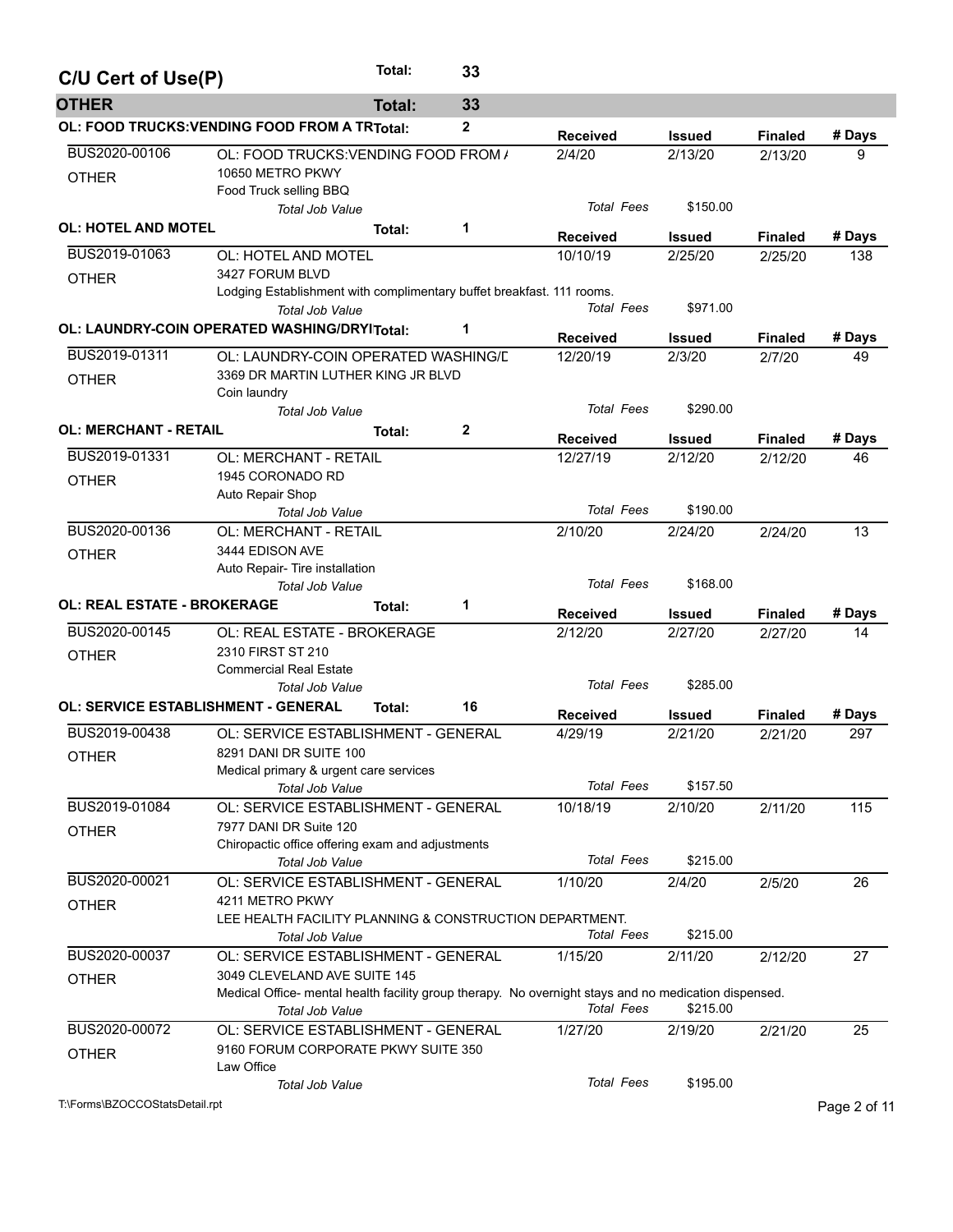| C/U Cert of Use(P)                         |                                                                                                                                                 | Total:        | 33 |                   |               |                |                |  |  |  |  |
|--------------------------------------------|-------------------------------------------------------------------------------------------------------------------------------------------------|---------------|----|-------------------|---------------|----------------|----------------|--|--|--|--|
| <b>OTHER</b>                               |                                                                                                                                                 | <b>Total:</b> | 33 |                   |               |                |                |  |  |  |  |
| <b>OL: SERVICE ESTABLISHMENT - GENERAL</b> |                                                                                                                                                 | Total:        | 16 | <b>Received</b>   | Issued        | <b>Finaled</b> | # Days         |  |  |  |  |
| BUS2020-00084<br><b>OTHER</b>              | OL: SERVICE ESTABLISHMENT - GENERAL<br>3716 DR MARTIN LUTHER KING JR BLVD                                                                       |               |    | 1/29/20           | 2/6/20        | 2/11/20        | 12             |  |  |  |  |
|                                            | <b>Building contractor Office</b><br><b>Total Job Value</b>                                                                                     |               |    | <b>Total Fees</b> | \$195.00      |                |                |  |  |  |  |
| BUS2020-00085                              | OL: SERVICE ESTABLISHMENT - GENERAL                                                                                                             |               |    | 1/29/20           | 2/11/20       | 2/12/20        | 13             |  |  |  |  |
|                                            | 5292 SUMMERLIN COMMONS WAY 1103                                                                                                                 |               |    |                   |               |                |                |  |  |  |  |
| <b>OTHER</b>                               | Home health agency satellite office only. Used for training and interviewing applicants and/or employees.<br><b>Total Job Value</b>             |               |    | <b>Total Fees</b> | \$215.00      |                |                |  |  |  |  |
| BUS2020-00088                              | OL: SERVICE ESTABLISHMENT - GENERAL                                                                                                             |               |    | 1/30/20           | 2/7/20        | 2/11/20        | 11             |  |  |  |  |
| <b>OTHER</b>                               | 10680 COLONIAL BLVD<br>Car Wash                                                                                                                 |               |    |                   |               |                |                |  |  |  |  |
|                                            | <b>Total Job Value</b>                                                                                                                          |               |    | <b>Total Fees</b> | \$195.00      |                |                |  |  |  |  |
| BUS2020-00093                              | OL: SERVICE ESTABLISHMENT - GENERAL                                                                                                             |               |    | 2/3/20            | 2/13/20       | 2/21/20        | 17             |  |  |  |  |
| <b>OTHER</b>                               | 4150 FORD ST                                                                                                                                    |               |    |                   |               |                |                |  |  |  |  |
|                                            | Child welfare office.                                                                                                                           |               |    | <b>Total Fees</b> | \$305.00      |                |                |  |  |  |  |
| BUS2020-00097                              | <b>Total Job Value</b>                                                                                                                          |               |    |                   | 2/28/20       |                |                |  |  |  |  |
| <b>OTHER</b>                               | OL: SERVICE ESTABLISHMENT - GENERAL<br>2240 W FIRST ST SUITE 100<br>Law Office                                                                  |               |    | 2/3/20            |               | 2/28/20        | 24             |  |  |  |  |
|                                            | <b>Total Job Value</b>                                                                                                                          |               |    | <b>Total Fees</b> | \$235.00      |                |                |  |  |  |  |
| BUS2020-00107                              | OL: SERVICE ESTABLISHMENT - GENERAL                                                                                                             |               |    | 2/4/20            | 2/19/20       | 2/21/20        | 16             |  |  |  |  |
| <b>OTHER</b>                               | 10241 METRO PKWY # 109                                                                                                                          |               |    |                   |               |                |                |  |  |  |  |
|                                            | Certified Building Contractor's office - residential and commercial renovations and new construction<br>Total Job Value                         |               |    | <b>Total Fees</b> | \$215.00      |                |                |  |  |  |  |
| BUS2020-00116                              | OL: SERVICE ESTABLISHMENT - GENERAL                                                                                                             |               |    | 2/6/20            | 2/19/20       | 2/21/20        | 14             |  |  |  |  |
| <b>OTHER</b>                               | 3049 CLEVELAND AVE SUITE 249                                                                                                                    |               |    |                   |               |                |                |  |  |  |  |
|                                            | Hypnosis and Life Coaching                                                                                                                      |               |    |                   |               |                |                |  |  |  |  |
|                                            | <b>Total Job Value</b>                                                                                                                          |               |    | <b>Total Fees</b> | \$195.00      |                |                |  |  |  |  |
| BUS2020-00119                              | OL: SERVICE ESTABLISHMENT - GENERAL                                                                                                             |               |    | 2/7/20            | 2/19/20       | 2/21/20        | 13             |  |  |  |  |
| <b>OTHER</b>                               | 2164 W FIRST ST STE - A<br>Marketing Agency. Providing distribution & publication of brochure and travel guides, branding, and web<br>services. |               |    |                   |               |                |                |  |  |  |  |
|                                            | Total Job Value                                                                                                                                 |               |    | <b>Total Fees</b> | \$215.00      |                |                |  |  |  |  |
| BUS2020-00123                              | OL: SERVICE ESTABLISHMENT - GENERAL                                                                                                             |               |    | 2/7/20            | 2/19/20       | 2/20/20        | 12             |  |  |  |  |
| <b>OTHER</b>                               | 3033 WINKLER AVE SUITE 210                                                                                                                      |               |    |                   |               |                |                |  |  |  |  |
|                                            | Technology sales & support company operates virtually leases an office at this location                                                         |               |    |                   |               |                |                |  |  |  |  |
|                                            | Total Job Value                                                                                                                                 |               |    | <b>Total Fees</b> | \$195.00      |                |                |  |  |  |  |
| BUS2020-00125                              | OL: SERVICE ESTABLISHMENT - GENERAL                                                                                                             |               |    | 2/10/20           | 2/19/20       | 2/21/20        | 10             |  |  |  |  |
| <b>OTHER</b>                               | 1400 COLONIAL BLVD #258                                                                                                                         |               |    |                   |               |                |                |  |  |  |  |
|                                            | Offices and Yoga classes training                                                                                                               |               |    |                   |               |                |                |  |  |  |  |
|                                            | <b>Total Job Value</b>                                                                                                                          |               |    | <b>Total Fees</b> | \$215.00      |                |                |  |  |  |  |
| BUS2020-00134                              | OL: SERVICE ESTABLISHMENT - GENERAL                                                                                                             |               |    | 2/10/20           | 2/18/20       | 2/18/20        | $\overline{7}$ |  |  |  |  |
| <b>OTHER</b>                               | 4531 DELEON ST 213<br>Behavior therapy                                                                                                          |               |    |                   |               |                |                |  |  |  |  |
|                                            | Total Job Value                                                                                                                                 |               |    | <b>Total Fees</b> | \$195.00      |                |                |  |  |  |  |
| <b>OL: TATTOOING PARLOR</b>                |                                                                                                                                                 | Total:        | 1  |                   |               |                |                |  |  |  |  |
|                                            |                                                                                                                                                 |               |    | <b>Received</b>   | <b>Issued</b> | <b>Finaled</b> | # Days         |  |  |  |  |
| BUS2020-00121                              | OL: TATTOOING PARLOR                                                                                                                            |               |    | 2/7/20            | 2/14/20       | 2/14/20        | 6              |  |  |  |  |
| <b>OTHER</b>                               | 4125 CLEVELAND AVE 1405<br>Tattoos & piercing establishment                                                                                     |               |    |                   |               |                |                |  |  |  |  |
|                                            | Total Job Value                                                                                                                                 |               |    | <b>Total Fees</b> | \$215.00      |                |                |  |  |  |  |

T:\Forms\BZOCCOStatsDetail.rpt Page 3 of 11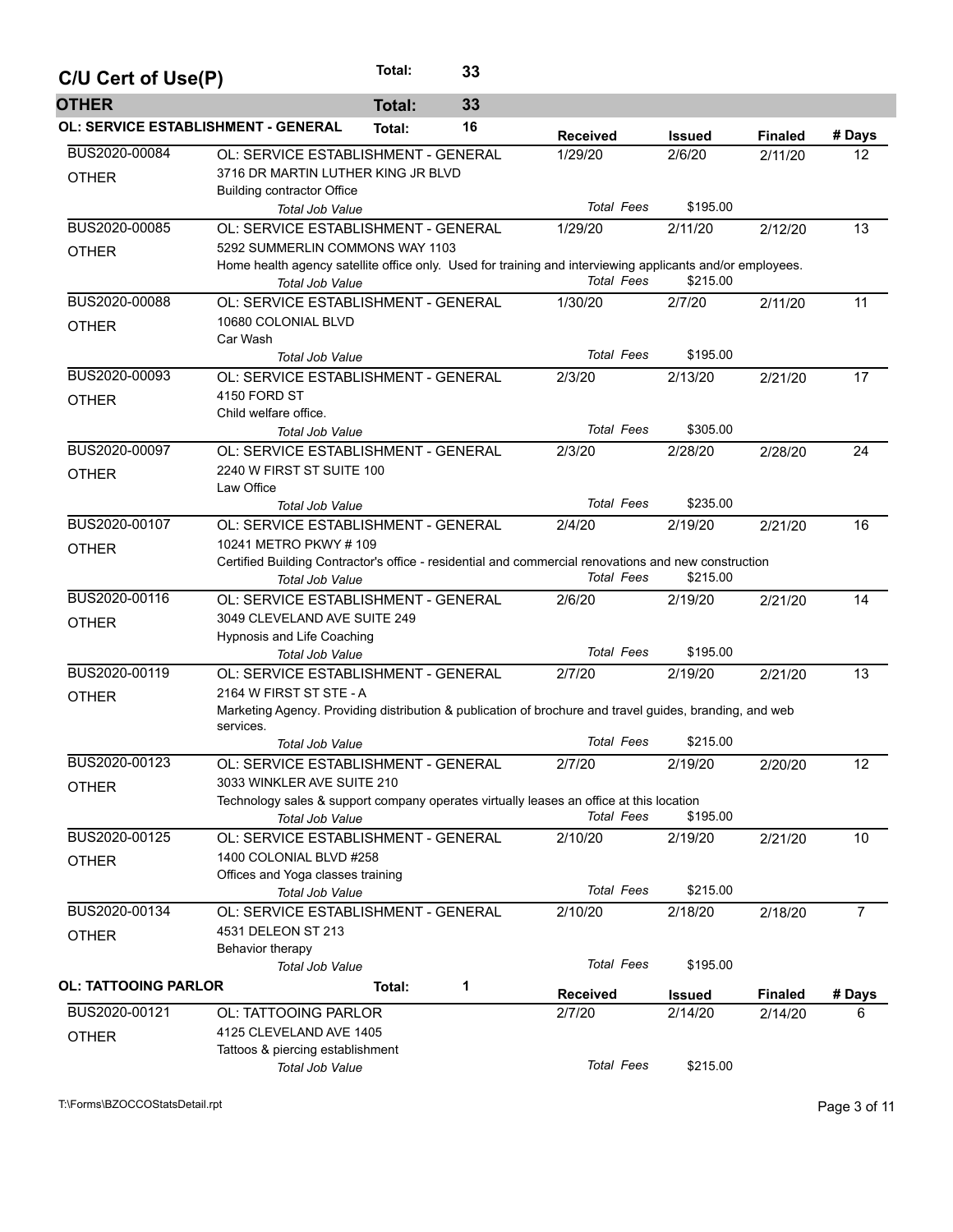| C/U Cert of Use(P)                    |                                                                                                                                             | Total:                  | 33             |                   |               |                |        |
|---------------------------------------|---------------------------------------------------------------------------------------------------------------------------------------------|-------------------------|----------------|-------------------|---------------|----------------|--------|
| <b>OTHER</b>                          |                                                                                                                                             | <b>Total:</b>           | 33             |                   |               |                |        |
| <b>OL: WAREHOUSE - PUBLIC STORAGE</b> |                                                                                                                                             | Total:                  | 1              | <b>Received</b>   | <b>Issued</b> | <b>Finaled</b> | # Days |
| BUS2020-00054<br><b>OTHER</b>         | OL: WAREHOUSE - PUBLIC STORAGE<br>2814 SOUTH ST A<br>sod and erosion control subcontractor we install sod seed and erosion control products |                         |                | 1/17/20           | 2/12/20       | 2/12/20        | 25     |
|                                       | Total Job Value                                                                                                                             |                         |                | <b>Total Fees</b> | \$475.00      |                |        |
|                                       |                                                                                                                                             | <b>Total Job Value:</b> |                | \$0.00            |               |                |        |
| $C/U$ Cert of Use $(P)$               |                                                                                                                                             | <b>Total Fees:</b>      |                | \$8,654.50        |               |                |        |
| Certificate of Occupancy(P)           |                                                                                                                                             | Total:                  | 83             |                   |               |                |        |
| <b>BUILDING</b>                       |                                                                                                                                             | <b>Total:</b>           | 83             |                   |               |                |        |
| <b>Apartments 3-4 Units</b>           |                                                                                                                                             | Total:                  | 2              | <b>Received</b>   | <b>Issued</b> | <b>Finaled</b> | # Days |
| BLD2018-00707                         | Apartments 3-4 Units                                                                                                                        |                         |                | 3/12/18           | 8/24/18       | 2/26/20        | 715    |
| <b>BUILDING</b>                       | 5069 MINA CIR - BUILDING 9<br>Building #9, which is a 2 story structure with 2 multifamily units with integrated garages ((pdox))           |                         |                |                   |               |                |        |
|                                       | Total Job Value                                                                                                                             |                         | \$366,341.53   | <b>Total Fees</b> | \$20,016.97   |                |        |
| BLD2019-01409                         | Apartments 3-4 Units                                                                                                                        |                         |                | 4/29/19           | 6/10/19       | 2/21/20        | 297    |
| <b>BUILDING</b>                       | 10517 CASELLA WAY Building 23                                                                                                               |                         |                |                   |               |                |        |
|                                       | Construction of a 4 unit COACH building.<br>Total Job Value                                                                                 |                         | \$1,958,440.00 | <b>Total Fees</b> | \$20,044.02   |                |        |
| <b>Apartments 5+ Units</b>            |                                                                                                                                             | Total:                  | 1              | <b>Received</b>   | <b>Issued</b> | <b>Finaled</b> | # Days |
| BLD2019-01581                         | Apartments 5+ Units                                                                                                                         |                         |                | 5/13/19           | 7/11/19       | 2/26/20        | 288    |
| <b>BUILDING</b>                       | 11784 GRAND BELVEDERE WAY                                                                                                                   |                         |                |                   |               |                |        |
|                                       | Construction of a 6 plex building                                                                                                           |                         |                |                   |               |                |        |
|                                       | Total Job Value                                                                                                                             |                         | \$1,576,836.00 | <b>Total Fees</b> | \$48,423.52   |                |        |
| <b>Commercial Building</b>            |                                                                                                                                             | Total:                  | 5              | <b>Received</b>   | <b>Issued</b> | <b>Finaled</b> | # Days |
| BLD2018-02384                         | <b>Commercial Building</b>                                                                                                                  |                         |                | 7/9/18            | 2/19/19       | 2/14/20        | 585    |
| <b>BUILDING</b>                       | 2670 COLONIAL BLVD                                                                                                                          |                         |                |                   |               |                |        |
|                                       | Building "A" Renovation & Expansion.                                                                                                        |                         | \$2,125,000.00 | <b>Total Fees</b> | \$54,163.81   |                |        |
| BLD2019-00575                         | <b>Total Job Value</b>                                                                                                                      |                         |                |                   | 6/3/19        |                |        |
|                                       | <b>Commercial Building</b><br>4795 CYPRESS GARDENS LOOP - CLUBHOUSE                                                                         |                         |                | 2/21/19           |               | 2/21/20        | 365    |
| <b>BUILDING</b>                       | 4146 ac sf clubhouse for cypress gardens community ((pdox))                                                                                 |                         |                |                   |               |                |        |
|                                       | Total Job Value                                                                                                                             |                         | \$600,000.00   | <b>Total Fees</b> | \$40,856.33   |                |        |
| BLD2019-00948                         | <b>Commercial Building</b>                                                                                                                  |                         |                | 3/21/19           | 7/12/19       | 2/11/20        | 327    |
| <b>BUILDING</b>                       | 7949 DANI DR 100                                                                                                                            |                         |                |                   |               |                |        |
|                                       | interior build out of sit down restaurant in new shell building, grease trap and RTUS under shell permit                                    |                         |                |                   |               |                |        |
|                                       | <b>Total Job Value</b>                                                                                                                      |                         | \$375,000.00   | <b>Total Fees</b> | \$3,387.30    |                |        |
| BLD2019-01328                         | <b>Commercial Building</b>                                                                                                                  |                         |                | 4/24/19           | 5/31/19       | 2/21/20        | 302    |
| <b>BUILDING</b>                       | 7977 DANI DR Suite 130                                                                                                                      |                         |                |                   |               |                |        |
|                                       | Interior alteration in a multi tenant shell **Suite 130** "Vanilla Shell Tenant Space"<br>Total Job Value                                   |                         | \$45,000.00    | <b>Total Fees</b> | \$635.16      |                |        |
| BLD2019-01736                         | <b>Commercial Building</b>                                                                                                                  |                         |                | 5/30/19           | 7/24/19       | 2/13/20        | 259    |
|                                       | 9365 LAREDO AVE 140                                                                                                                         |                         |                |                   |               |                |        |
| <b>BUILDING</b>                       | Tenant build out - Offices for Elite Electrical Contractors INC                                                                             |                         |                |                   |               |                |        |
|                                       | Total Job Value                                                                                                                             |                         | \$256,722.00   | <b>Total Fees</b> | \$25,766.35   |                |        |
| <b>Single Family</b>                  |                                                                                                                                             | Total:                  | 58             | <b>Received</b>   | <b>Issued</b> | <b>Finaled</b> | # Days |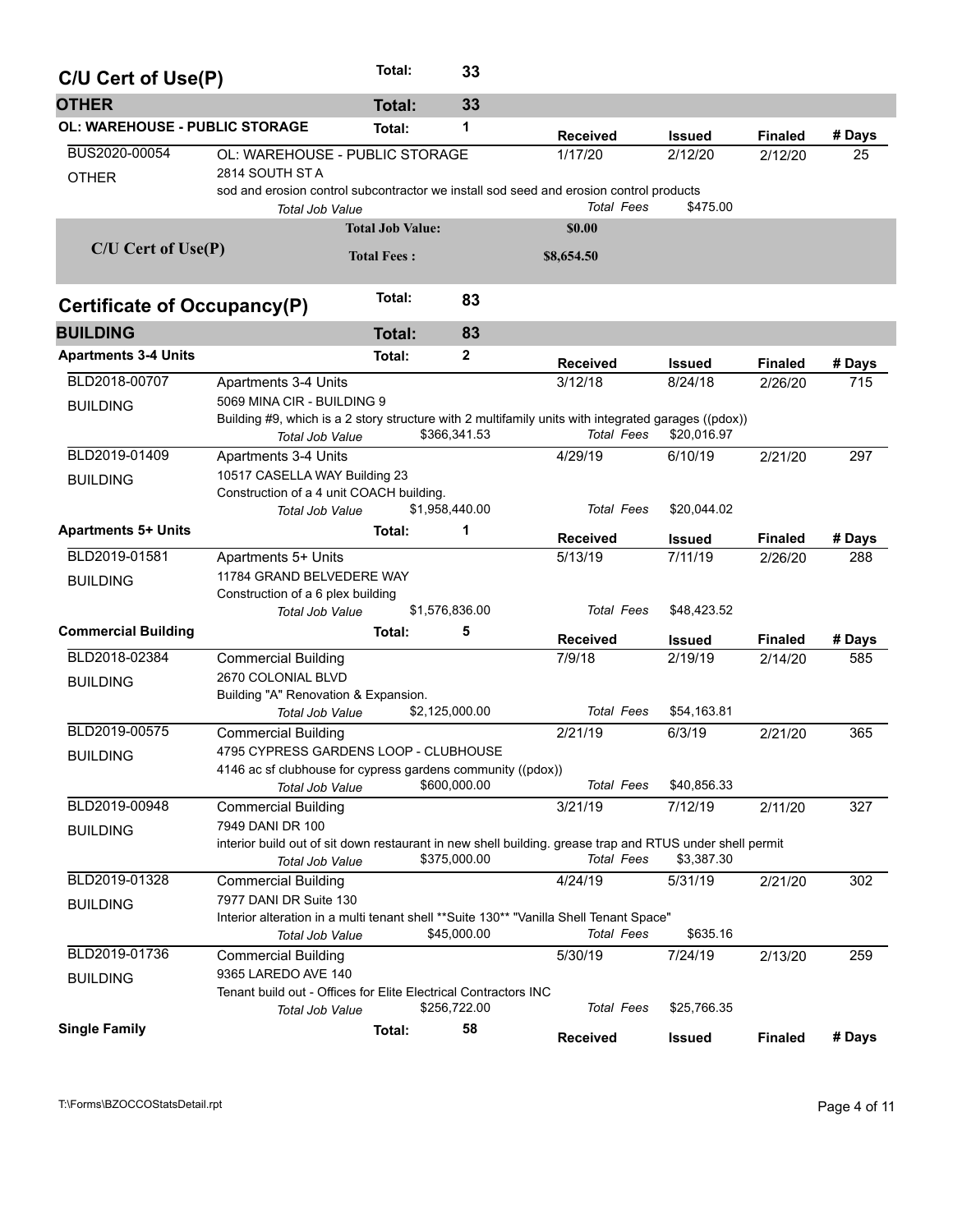| Certificate of Occupancy(P) |                                                                                              | Total: | 83             |                   |               |                |        |
|-----------------------------|----------------------------------------------------------------------------------------------|--------|----------------|-------------------|---------------|----------------|--------|
| <b>BUILDING</b>             |                                                                                              | Total: | 83             |                   |               |                |        |
| <b>Single Family</b>        |                                                                                              | Total: | 58             | <b>Received</b>   | <b>Issued</b> | <b>Finaled</b> | # Days |
| BLD2018-01801               | Single Family                                                                                |        |                | 5/31/18           | 6/29/18       | 2/28/20        | 637    |
| <b>BUILDING</b>             | 1252 BILTMORE DR                                                                             |        |                |                   |               |                |        |
|                             | New Single Family Residence ((PDOX)) IMPACT GLASS                                            |        | \$565,999.00   | <b>Total Fees</b> | \$7,822.59    |                |        |
| BLD2018-02448               | Total Job Value<br>Single Family                                                             |        |                | 7/13/18           | 8/29/18       | 2/5/20         | 571    |
|                             | 1419 CARLETON PALM CT                                                                        |        |                |                   |               |                |        |
| <b>BUILDING</b>             | Construction of a single family residence in 'Carleton' and driveway IMPACT GLASS            |        |                |                   |               |                |        |
|                             | Total Job Value                                                                              |        | \$1,500,000.00 | <b>Total Fees</b> | \$27,476.52   |                |        |
| BLD2018-02807               | Single Family                                                                                |        |                | 8/15/18           | 1/7/19        | 2/20/20        | 554    |
| <b>BUILDING</b>             | 10301 CREPE JASMINE LN                                                                       |        |                |                   |               |                |        |
|                             | Extend existing lanai 15' with new trussed roof. ((P-DOX))                                   |        |                |                   |               |                |        |
|                             | Total Job Value                                                                              |        | \$30,000.00    | <b>Total Fees</b> | \$292.18      |                |        |
| BLD2018-03953               | Single Family                                                                                |        |                | 12/11/18          | 1/23/19       | 2/14/20        | 429    |
| <b>BUILDING</b>             | 2215 DUPREE ST                                                                               |        |                |                   |               |                |        |
|                             | New Construction - Single Family Home IMPACT GLASS<br>Total Job Value                        |        | \$236,549.00   | <b>Total Fees</b> | \$4,535.59    |                |        |
| BLD2019-00438               | Single Family                                                                                |        |                | 2/8/19            | 3/13/19       | 2/12/20        | 369    |
|                             | 10356 PRATO DR                                                                               |        |                |                   |               |                |        |
| <b>BUILDING</b>             | construction of a single family residence ((PDOX)) SHUTTERS                                  |        |                |                   |               |                |        |
|                             | Total Job Value                                                                              |        | \$260,096.00   | <b>Total Fees</b> | \$2,283.75    |                |        |
| BLD2019-00642               | Single Family                                                                                |        |                | 2/27/19           | 3/8/19        | 2/14/20        | 352    |
| <b>BUILDING</b>             | 3145 BIRCHIN LN                                                                              |        |                |                   |               |                |        |
|                             | new construction of a single family home with NON impact windows and doors ((PDOX)) SHUTTERS |        |                |                   |               |                |        |
|                             | Total Job Value                                                                              |        | \$274,065.00   | <b>Total Fees</b> | \$15,382.71   |                |        |
| BLD2019-01023               | Single Family                                                                                |        |                | 3/27/19           | 4/17/19       | 2/11/20        | 320    |
| <b>BUILDING</b>             | 3141 BIRCHIN LN                                                                              |        |                |                   |               |                |        |
|                             | new contruction of a single family home SHUTTERS<br>Total Job Value                          |        | \$274,065.00   | <b>Total Fees</b> | \$15,613.71   |                |        |
| BLD2019-01178               | Single Family                                                                                |        |                | 4/10/19           | 8/27/19       | 2/18/20        | 314    |
|                             | 10474 PRATO DR                                                                               |        |                |                   |               |                |        |
| <b>BUILDING</b>             | construction of a single family residence SHUTTERS                                           |        |                |                   |               |                |        |
|                             | Total Job Value                                                                              |        | \$330,030.00   | <b>Total Fees</b> | \$2,946.71    |                |        |
| BLD2019-01398               | Single Family                                                                                |        |                | 4/29/19           | 9/6/19        | 2/27/20        | 304    |
| <b>BUILDING</b>             | 10087 CHESAPEAKE BAY DR                                                                      |        |                |                   |               |                |        |
|                             | new construction of a single family residence 410 (504-left) SHUTTERS                        |        |                |                   |               |                |        |
|                             | Total Job Value                                                                              |        | \$403,751.00   | <b>Total Fees</b> | \$13,056.88   |                |        |
| BLD2019-01594               | Single Family                                                                                |        |                | 5/14/19           | 7/10/19       | 2/27/20        | 288    |
| <b>BUILDING</b>             | 2225 CARVER AVE                                                                              |        |                |                   |               |                |        |
|                             | Single family - new construction IMPACT GLASS<br>Total Job Value                             |        | \$181,363.00   | <b>Total Fees</b> | \$1,623.71    |                |        |
| BLD2019-01637               | Single Family                                                                                |        |                | 5/17/19           | 7/25/19       | 2/11/20        | 269    |
|                             | 11712 OAKWOOD PRESERVE PL                                                                    |        |                |                   |               |                |        |
| <b>BUILDING</b>             | New construction lot 474 (507 Left) IMPACT GLASS                                             |        |                |                   |               |                |        |
|                             | Total Job Value                                                                              |        | \$615,117.00   | <b>Total Fees</b> | \$14,073.27   |                |        |
| BLD2019-01703               | Single Family                                                                                |        |                | 5/28/19           | 7/18/19       | 2/11/20        | 259    |
| <b>BUILDING</b>             | 1822 MAPLE AVE                                                                               |        |                |                   |               |                |        |
|                             | Single family residence SHUTTERS                                                             |        |                |                   |               |                |        |
|                             | Total Job Value                                                                              |        | \$347,664.00   | <b>Total Fees</b> | \$4,352.39    |                |        |
| BLD2019-02014               | Single Family                                                                                |        |                | 6/24/19           | 8/5/19        | 2/28/20        | 248    |
| <b>BUILDING</b>             | 11961 BAY OAK DR                                                                             |        |                |                   |               |                |        |
|                             | construction of a single family residence SHUTTERS                                           |        |                |                   |               |                |        |

T:\Forms\BZOCCOStatsDetail.rpt Page 5 of 11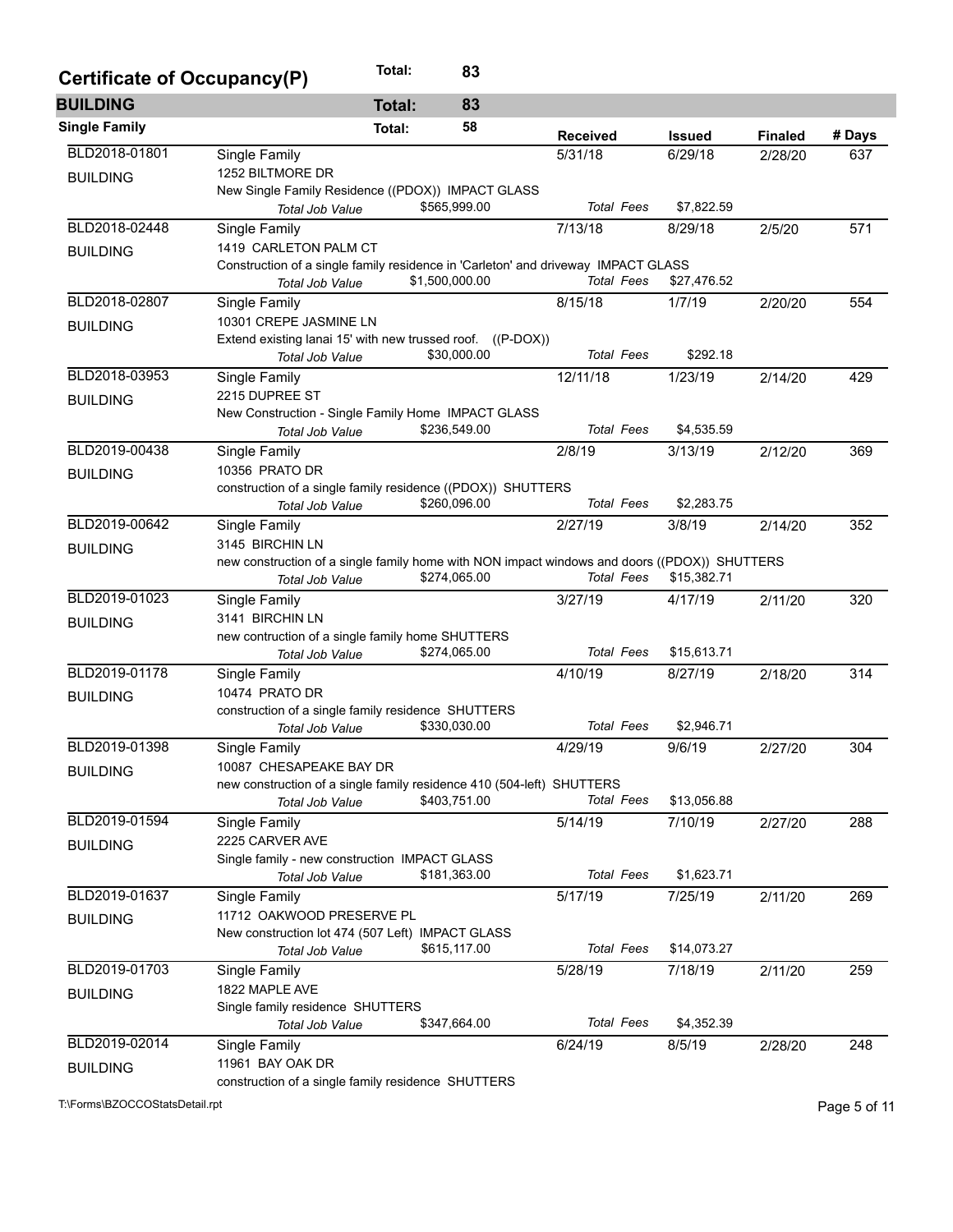| Certificate of Occupancy(P) | Total:                                                                                         | 83           |                   |               |                |        |  |  |  |  |
|-----------------------------|------------------------------------------------------------------------------------------------|--------------|-------------------|---------------|----------------|--------|--|--|--|--|
| <b>BUILDING</b>             | <b>Total:</b>                                                                                  | 83           |                   |               |                |        |  |  |  |  |
| <b>Single Family</b>        | Total:                                                                                         | 58           | <b>Received</b>   | <b>Issued</b> | <b>Finaled</b> | # Days |  |  |  |  |
| BLD2019-02014               | Single Family                                                                                  |              | 6/24/19           | 8/5/19        | 2/28/20        | 248    |  |  |  |  |
| <b>BUILDING</b>             | 11961 BAY OAK DR                                                                               |              |                   |               |                |        |  |  |  |  |
|                             | construction of a single family residence SHUTTERS                                             |              |                   |               |                |        |  |  |  |  |
|                             | Total Job Value                                                                                | \$403,628.00 | <b>Total Fees</b> | \$10,877.24   |                |        |  |  |  |  |
| BLD2019-02017               | Single Family                                                                                  |              | 6/24/19           | 8/15/19       | 2/20/20        | 240    |  |  |  |  |
| <b>BUILDING</b>             | 11949 BAY OAK DR                                                                               |              |                   |               |                |        |  |  |  |  |
|                             | construction of a single family residence SHUTTERS                                             |              |                   |               |                |        |  |  |  |  |
|                             | <b>Total Job Value</b>                                                                         | \$403,628.00 | <b>Total Fees</b> | \$10,827.24   |                |        |  |  |  |  |
| BLD2019-02031               | Single Family                                                                                  |              | 6/25/19           | 10/11/19      | 2/18/20        | 237    |  |  |  |  |
| <b>BUILDING</b>             | 11711 KATI FALLS LN                                                                            |              |                   |               |                |        |  |  |  |  |
|                             | NEW CONSTRUCTION LOT#500 (504 RIGHT)                                                           |              |                   |               |                |        |  |  |  |  |
|                             | Total Job Value                                                                                | \$403,639.00 | <b>Total Fees</b> | \$13,254.66   |                |        |  |  |  |  |
| BLD2019-02032               | Single Family                                                                                  |              | 6/25/19           | 8/19/19       | 2/10/20        | 229    |  |  |  |  |
| <b>BUILDING</b>             | 11587 LAKEWOOD PRESERVE PL                                                                     |              |                   |               |                |        |  |  |  |  |
|                             | NEW CONSTRUCTION LOT# 531 (453 LEFT) SHUTTERS                                                  |              |                   |               |                |        |  |  |  |  |
|                             | Total Job Value                                                                                | \$455,918.00 | <b>Total Fees</b> | \$13,635.31   |                |        |  |  |  |  |
| BLD2019-02058               | Single Family                                                                                  |              | 6/27/19           | 8/27/19       | 2/13/20        | 231    |  |  |  |  |
| <b>BUILDING</b>             | 10289 LIVORNO DR                                                                               |              |                   |               |                |        |  |  |  |  |
|                             | Construction of a single family residence. SHUTTERS                                            |              |                   |               |                |        |  |  |  |  |
|                             | Total Job Value                                                                                | \$321,947.00 | <b>Total Fees</b> | \$2,610.07    |                |        |  |  |  |  |
| BLD2019-02103               | Single Family                                                                                  |              | 6/28/19           | 7/25/19       | 2/24/20        | 241    |  |  |  |  |
| <b>BUILDING</b>             | 3133 BIRCHIN LN                                                                                |              |                   |               |                |        |  |  |  |  |
|                             | New construction of a single family home with NON impact windows and doors                     |              |                   |               |                |        |  |  |  |  |
|                             | Total Job Value                                                                                | \$335,295.00 | <b>Total Fees</b> | \$15,782.17   |                |        |  |  |  |  |
| BLD2019-02105               | Single Family                                                                                  |              | 6/28/19           | 7/25/19       | 2/11/20        | 228    |  |  |  |  |
| <b>BUILDING</b>             | 3137 BIRCHIN LN                                                                                |              |                   |               |                |        |  |  |  |  |
|                             | New construction of a single family home with NON impact windows and doors                     |              | <b>Total Fees</b> | \$15,782.17   |                |        |  |  |  |  |
|                             | Total Job Value                                                                                | \$335,295.00 |                   |               |                |        |  |  |  |  |
| BLD2019-02143               | Single Family                                                                                  |              | 7/3/19            | 7/24/19       | 2/20/20        | 232    |  |  |  |  |
| <b>BUILDING</b>             | 4923 MAJORCA PALMS DR                                                                          |              |                   |               |                |        |  |  |  |  |
|                             | Build a new single family home with shutters.                                                  | \$236,103.00 | <b>Total Fees</b> | \$10,886.95   |                |        |  |  |  |  |
| BLD2019-02148               | Total Job Value                                                                                |              |                   |               |                |        |  |  |  |  |
|                             | Single Family                                                                                  |              | 7/3/19            | 7/25/19       | 2/7/20         | 218    |  |  |  |  |
| <b>BUILDING</b>             | 3142 BIRCHIN LN<br>New construction of a single family home with non impact windows and doors. |              |                   |               |                |        |  |  |  |  |
|                             | <b>Total Job Value</b>                                                                         | \$301,986.00 | Total Fees        | \$15,766.24   |                |        |  |  |  |  |
| BLD2019-02166               | Single Family                                                                                  |              | 7/5/19            | 7/31/19       | 2/18/20        | 227    |  |  |  |  |
|                             | 3721 BELL ST                                                                                   |              |                   |               |                |        |  |  |  |  |
| <b>BUILDING</b>             | build a new single family home with shutters                                                   |              |                   |               |                |        |  |  |  |  |
|                             | Total Job Value                                                                                | \$216,999.00 | Total Fees        | \$1,827.82    |                |        |  |  |  |  |
| BLD2019-02168               | Single Family                                                                                  |              | 7/5/19            | 7/31/19       | 2/12/20        | 221    |  |  |  |  |
|                             | 822 CAYCE LN                                                                                   |              |                   |               |                |        |  |  |  |  |
| <b>BUILDING</b>             | build a new single family home with shutters                                                   |              |                   |               |                |        |  |  |  |  |
|                             | Total Job Value                                                                                | \$220,428.00 | <b>Total Fees</b> | \$1,899.25    |                |        |  |  |  |  |
| BLD2019-02171               | Single Family                                                                                  |              | 7/5/19            | 8/29/19       | 2/19/20        | 228    |  |  |  |  |
|                             | 10281 LIVORNO DR                                                                               |              |                   |               |                |        |  |  |  |  |
| <b>BUILDING</b>             | Construction of single family residence SHUTTERS                                               |              |                   |               |                |        |  |  |  |  |
|                             | Total Job Value                                                                                | \$321,947.00 | <b>Total Fees</b> | \$2,610.07    |                |        |  |  |  |  |
| BLD2019-02243               | Single Family                                                                                  |              | 7/12/19           | 8/28/19       | 2/12/20        | 214    |  |  |  |  |
|                             | 11856 ARBOR TRACE DR                                                                           |              |                   |               |                |        |  |  |  |  |
| <b>BUILDING</b>             | construction of a single family residence SHUTTERS                                             |              |                   |               |                |        |  |  |  |  |
|                             |                                                                                                |              |                   |               |                |        |  |  |  |  |

T:\Forms\BZOCCOStatsDetail.rpt Page 6 of 11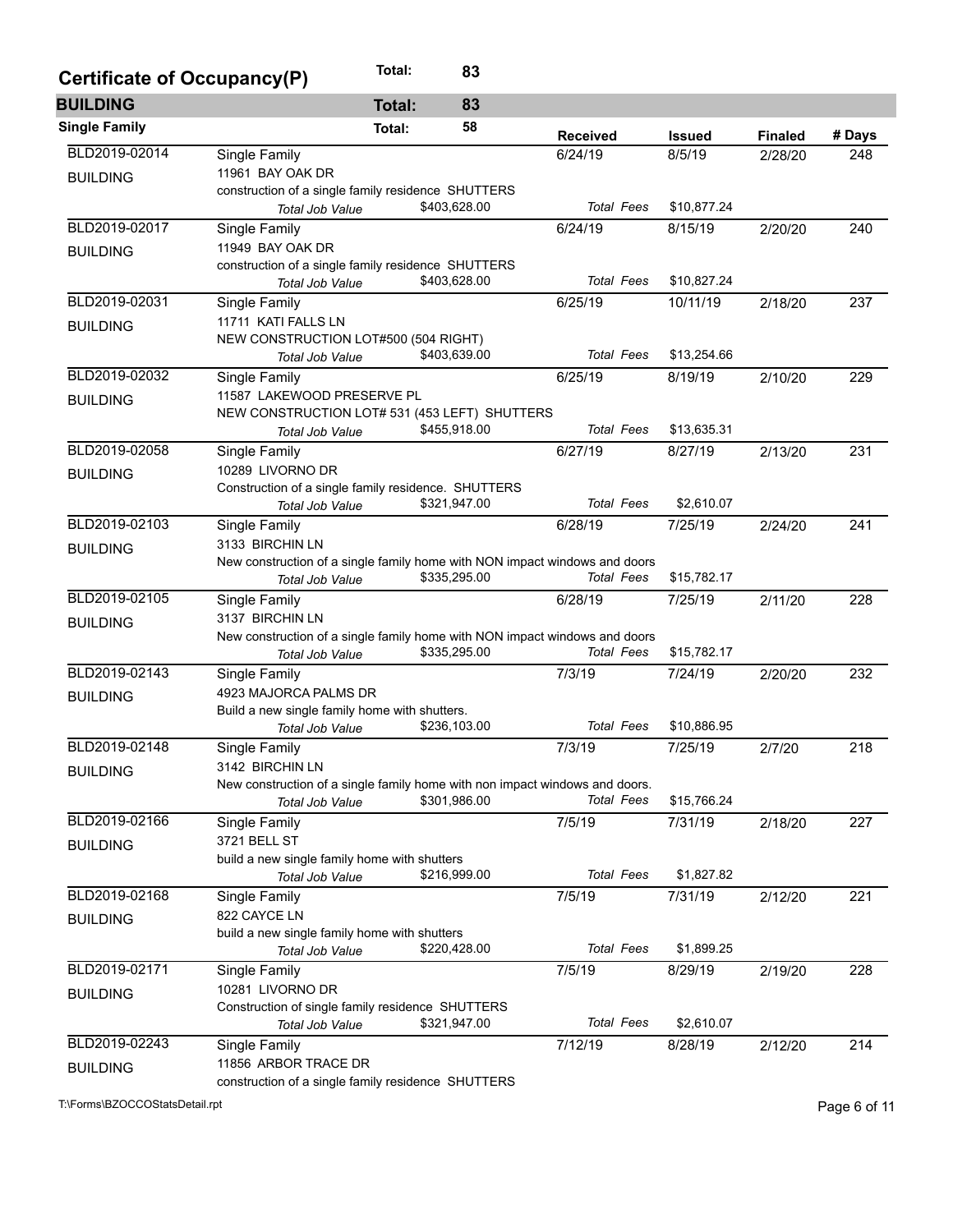| Certificate of Occupancy(P) |                                                                            | Total:        | 83           |                   |               |                |        |
|-----------------------------|----------------------------------------------------------------------------|---------------|--------------|-------------------|---------------|----------------|--------|
| <b>BUILDING</b>             |                                                                            | <b>Total:</b> | 83           |                   |               |                |        |
| <b>Single Family</b>        |                                                                            | Total:        | 58           | <b>Received</b>   | <b>Issued</b> | <b>Finaled</b> | # Days |
| BLD2019-02243               | Single Family                                                              |               |              | 7/12/19           | 8/28/19       | 2/12/20        | 214    |
| <b>BUILDING</b>             | 11856 ARBOR TRACE DR                                                       |               |              |                   |               |                |        |
|                             | construction of a single family residence SHUTTERS                         |               |              |                   |               |                |        |
|                             | Total Job Value                                                            |               | \$321,947.00 | <b>Total Fees</b> | \$10,496.61   |                |        |
| BLD2019-02246               | Single Family                                                              |               |              | 7/12/19           | 8/28/19       | 2/25/20        | 227    |
| <b>BUILDING</b>             | 11852 ARBOR TRACE DR                                                       |               |              |                   |               |                |        |
|                             | construction of a single family residence SHUTTERS                         |               |              |                   |               |                |        |
|                             | Total Job Value                                                            |               | \$358,073.00 | <b>Total Fees</b> | \$10,639.55   |                |        |
| BLD2019-02247               | Single Family                                                              |               |              | 7/12/19           | 8/6/19        | 2/28/20        | 230    |
| <b>BUILDING</b>             | 11841 ARBOR TRACE DR                                                       |               |              |                   |               |                |        |
|                             | construction of a single family residence SHUTTERS                         |               |              |                   |               |                |        |
|                             | Total Job Value                                                            |               | \$501,106.00 | <b>Total Fees</b> | \$11,546.97   |                |        |
| BLD2019-02297               | Single Family                                                              |               |              | 7/17/19           | 8/9/19        | 2/7/20         | 205    |
| <b>BUILDING</b>             | 11292 THURSTON CHASE                                                       |               |              |                   |               |                |        |
|                             | Construction of a new single family home. SHUTTERS                         |               | \$413,915.00 | <b>Total Fees</b> | \$11,302.54   |                |        |
| BLD2019-02364               | Total Job Value                                                            |               |              |                   |               |                |        |
|                             | Single Family                                                              |               |              | 7/25/19           | 8/2/19        | 2/20/20        | 209    |
| <b>BUILDING</b>             | 3976 BELL ST                                                               |               |              |                   |               |                |        |
|                             | Build a new single family home with shutters<br>Total Job Value            |               | \$216,999.00 | <b>Total Fees</b> | \$4,510.87    |                |        |
| BLD2019-02365               |                                                                            |               |              | 7/25/19           | 8/2/19        |                | 209    |
|                             | Single Family<br>3968 BELL ST                                              |               |              |                   |               | 2/20/20        |        |
| <b>BUILDING</b>             | Build a new single family home with shutters.                              |               |              |                   |               |                |        |
|                             | Total Job Value                                                            |               | \$216,999.00 | <b>Total Fees</b> | \$4,510.87    |                |        |
| BLD2019-02415               | Single Family                                                              |               |              | 7/31/19           | 8/9/19        | 2/24/20        | 208    |
|                             | 3129 BIRCHIN LN                                                            |               |              |                   |               |                |        |
| <b>BUILDING</b>             | new construction of a single family home with non impact windows and doors |               |              |                   |               |                |        |
|                             | Total Job Value                                                            |               | \$384,279.00 | <b>Total Fees</b> | \$16,223.22   |                |        |
| BLD2019-02441               | Single Family                                                              |               |              | 8/2/19            | 8/15/19       | 2/11/20        | 192    |
| <b>BUILDING</b>             | 3663 CRIMSON LN                                                            |               |              |                   |               |                |        |
|                             | Construction of a single family residence. SHUTTERS                        |               |              |                   |               |                |        |
|                             | Total Job Value                                                            |               | \$358,073.00 | <b>Total Fees</b> | \$10,812.85   |                |        |
| BLD2019-02442               | Single Family                                                              |               |              | 8/2/19            | 8/15/19       | 2/18/20        | 199    |
| <b>BUILDING</b>             | 4149 LEMONGRASS DR                                                         |               |              |                   |               |                |        |
|                             | Construction of a single family residence SHUTTERS                         |               |              |                   |               |                |        |
|                             | Total Job Value                                                            |               | \$358,073.00 | <b>Total Fees</b> | \$10,862.85   |                |        |
| BLD2019-02465               | Single Family                                                              |               |              | 8/6/19            | 8/15/19       | 2/27/20        | 205    |
| <b>BUILDING</b>             | 4324 TEABERRY LN                                                           |               |              |                   |               |                |        |
|                             | Construction of a Single Family residence. SHUTTERS                        |               |              |                   |               |                |        |
|                             | Total Job Value                                                            |               | \$501,106.00 | <b>Total Fees</b> | \$11,684.87   |                |        |
| BLD2019-02466               | Single Family                                                              |               |              | 8/6/19            | 8/29/19       | 2/21/20        | 199    |
| <b>BUILDING</b>             | 10598 PRATO DR                                                             |               |              |                   |               |                |        |
|                             | Construction of single family residence. SHUTTERS                          |               |              |                   |               |                |        |
|                             | Total Job Value                                                            |               | \$330,030.00 | <b>Total Fees</b> | \$2,948.02    |                |        |
| BLD2019-02559               | Single Family                                                              |               |              | 8/13/19           | 8/28/19       | 2/19/20        | 189    |
| <b>BUILDING</b>             | 10310 FONTANELLA DR                                                        |               |              |                   |               |                |        |
|                             | Construction of a single family residence.                                 |               |              |                   |               |                |        |
|                             | Total Job Value                                                            |               | \$321,947.00 | <b>Total Fees</b> | \$2,560.07    |                |        |
| BLD2019-02562               | Single Family                                                              |               |              | 8/13/19           | 8/28/19       | 2/25/20        | 195    |
| <b>BUILDING</b>             | 11860 CANTANZARO CT                                                        |               |              |                   |               |                |        |
|                             | Construction of new single family residence.                               |               |              |                   |               |                |        |

T:\Forms\BZOCCOStatsDetail.rpt Page 7 of 11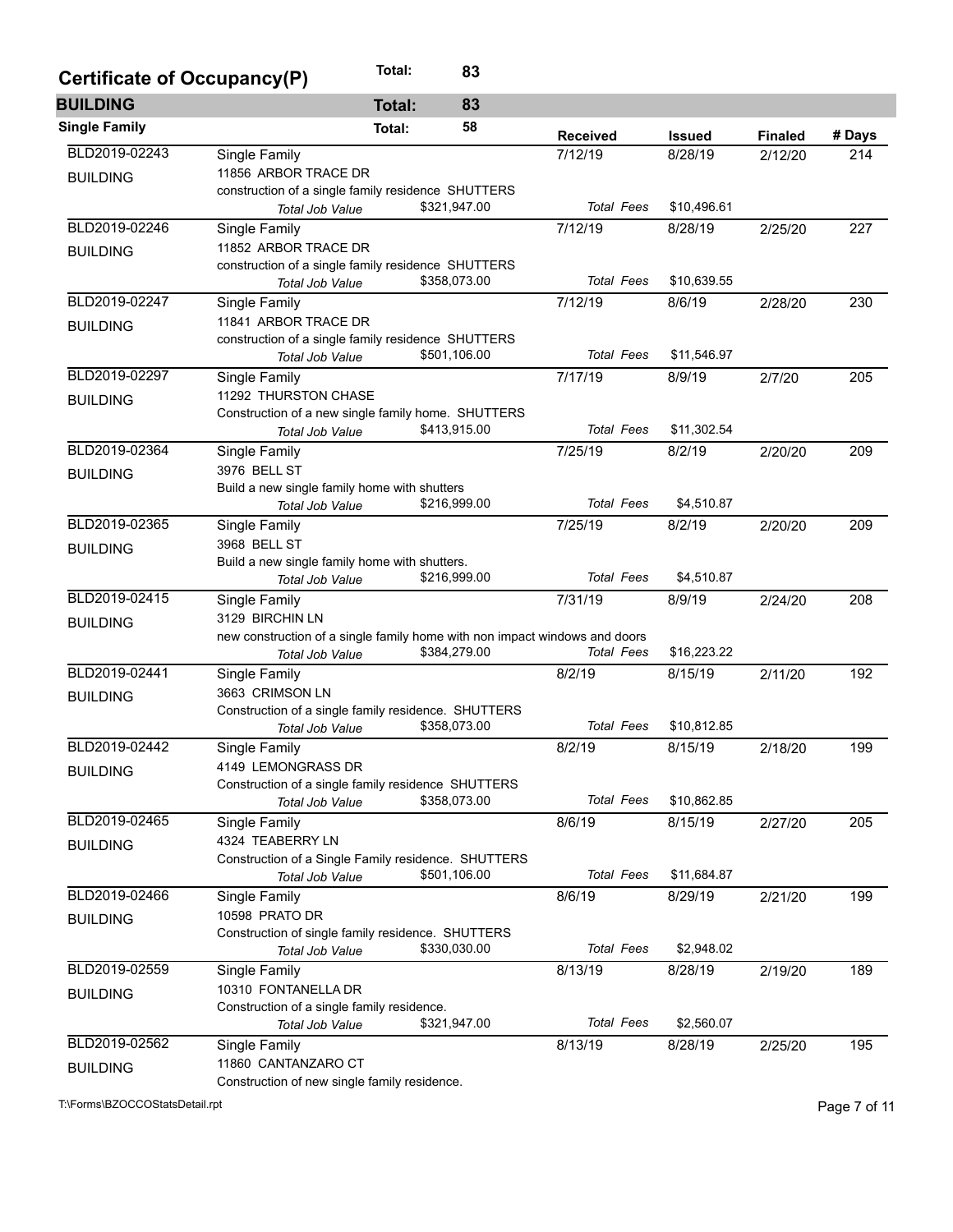| Certificate of Occupancy(P) |                                                                                                             | Total:        | 83           |                   |               |                |        |
|-----------------------------|-------------------------------------------------------------------------------------------------------------|---------------|--------------|-------------------|---------------|----------------|--------|
| <b>BUILDING</b>             |                                                                                                             | <b>Total:</b> | 83           |                   |               |                |        |
| <b>Single Family</b>        |                                                                                                             | Total:        | 58           | <b>Received</b>   | <b>Issued</b> | <b>Finaled</b> | # Days |
| BLD2019-02562               | Single Family                                                                                               |               |              | 8/13/19           | 8/28/19       | 2/25/20        | 195    |
| <b>BUILDING</b>             | 11860 CANTANZARO CT                                                                                         |               |              |                   |               |                |        |
|                             | Construction of new single family residence.                                                                |               |              |                   |               |                |        |
|                             | <b>Total Job Value</b>                                                                                      |               | \$359,665.00 | <b>Total Fees</b> | \$2,899.75    |                |        |
| BLD2019-02660               | Single Family                                                                                               |               |              | 8/20/19           | 9/4/19        | 2/26/20        | 189    |
| <b>BUILDING</b>             | 3117 BIRCHIN LN                                                                                             |               |              |                   |               |                |        |
|                             | New construction of a single family home with NON impact windows and doors.                                 |               |              |                   |               |                |        |
|                             | Total Job Value                                                                                             |               | \$335,295.00 | <b>Total Fees</b> | \$15,782.17   |                |        |
| BLD2019-02674               | Single Family                                                                                               |               |              | 8/20/19           | 9/4/19        | 2/27/20        | 190    |
| <b>BUILDING</b>             | 11873 ARBOR TRACE DR                                                                                        |               |              |                   |               |                |        |
|                             | Construction of a single family residence                                                                   |               |              | <b>Total Fees</b> | \$10,416.61   |                |        |
| BLD2019-02675               | Total Job Value                                                                                             |               | \$321,947.00 |                   |               |                |        |
|                             | Single Family                                                                                               |               |              | 8/20/19           | 9/4/19        | 2/25/20        | 188    |
| <b>BUILDING</b>             | 11825 ARBOR TRACE DR                                                                                        |               |              |                   |               |                |        |
|                             | Construction of a single family residence<br>Total Job Value                                                |               | \$315,701.00 | <b>Total Fees</b> | \$10,332.92   |                |        |
| BLD2019-02683               |                                                                                                             |               |              |                   |               |                |        |
|                             | Single Family                                                                                               |               |              | 8/21/19           | 10/2/19       | 2/27/20        | 190    |
| <b>BUILDING</b>             | 1938 LILLIE ST                                                                                              |               |              |                   |               |                |        |
|                             | New construction single family home. IMPACT GLASS<br>Total Job Value                                        |               | \$239,899.00 | <b>Total Fees</b> | \$1,503.04    |                |        |
| BLD2019-02688               |                                                                                                             |               |              |                   |               |                |        |
|                             | Single Family                                                                                               |               |              | 8/21/19           | 9/5/19        | 2/11/20        | 173    |
| <b>BUILDING</b>             | 3130 BIRCHIN LN                                                                                             |               |              |                   |               |                |        |
|                             | <b>nEW CONSTRUCTION OF A SINGLE FAMILY HOME WITH NON IMPACT WINDOWS AND DOORS</b><br><b>Total Job Value</b> |               | \$289,250.00 | <b>Total Fees</b> | \$15,508.37   |                |        |
| BLD2019-02755               | Single Family                                                                                               |               |              | 8/27/19           | 10/2/19       | 2/4/20         | 160    |
|                             | 3921 SPOTTED EAGLE WAY                                                                                      |               |              |                   |               |                |        |
| <b>BUILDING</b>             | Construction of a New Single Family home. SHUTTERS                                                          |               |              |                   |               |                |        |
|                             | <b>Total Job Value</b>                                                                                      |               | \$468,108.00 | <b>Total Fees</b> | \$9,719.18    |                |        |
| BLD2019-02786               | Single Family                                                                                               |               |              | 9/3/19            | 9/26/19       | 2/3/20         | 153    |
| <b>BUILDING</b>             | 11260 CARLINGFORD RD                                                                                        |               |              |                   |               |                |        |
|                             | Construction of a New Single Family home - Lot # 1113.                                                      |               |              |                   |               |                |        |
|                             | <b>Total Job Value</b>                                                                                      |               | \$289,763.00 | <b>Total Fees</b> | \$10,548.55   |                |        |
| BLD2019-02793               | Single Family                                                                                               |               |              | 9/3/19            | 9/26/19       | 2/11/20        | 161    |
| <b>BUILDING</b>             | 11820 CLIFTON TER                                                                                           |               |              |                   |               |                |        |
|                             | construction of a new single family home                                                                    |               |              |                   |               |                |        |
|                             | Total Job Value                                                                                             |               | \$348,686.00 | <b>Total Fees</b> | \$10,914.87   |                |        |
| BLD2019-02798               | Single Family                                                                                               |               |              | 9/3/19            | 9/26/19       | 2/4/20         | 153    |
| <b>BUILDING</b>             | 11419 BATTERSEA PL                                                                                          |               |              |                   |               |                |        |
|                             | construction of a new single family home                                                                    |               |              |                   |               |                |        |
|                             | <b>Total Job Value</b>                                                                                      |               | \$604,623.00 | <b>Total Fees</b> | \$12,542.45   |                |        |
| BLD2019-02826               | Single Family                                                                                               |               |              | 9/5/19            | 10/2/19       | 2/11/20        | 159    |
| <b>BUILDING</b>             | 10115 CHESAPEAKE BAY DR                                                                                     |               |              |                   |               |                |        |
|                             | new construction lot 403 (504 right)                                                                        |               |              |                   |               |                |        |
|                             | <b>Total Job Value</b>                                                                                      |               | \$399,728.00 | <b>Total Fees</b> | \$13,232.71   |                |        |
| BLD2019-02836               | Single Family                                                                                               |               |              | 9/5/19            | 10/15/19      | 2/18/20        | 165    |
| <b>BUILDING</b>             | 11834 CLIFTON TER                                                                                           |               |              |                   |               |                |        |
|                             | Construction of a new sinlge family home SHUTTERS                                                           |               |              |                   |               |                |        |
|                             | <b>Total Job Value</b>                                                                                      |               | \$336,926.00 | <b>Total Fees</b> | \$10,895.16   |                |        |
| BLD2019-02848               | Single Family                                                                                               |               |              | 9/6/19            | 10/15/19      | 2/6/20         | 153    |
| <b>BUILDING</b>             | 12055 WESTMORELAND WAY                                                                                      |               |              |                   |               |                |        |
|                             | Construction of a New Single Family Home SHUTTERS                                                           |               |              |                   |               |                |        |

T:\Forms\BZOCCOStatsDetail.rpt Page 8 of 11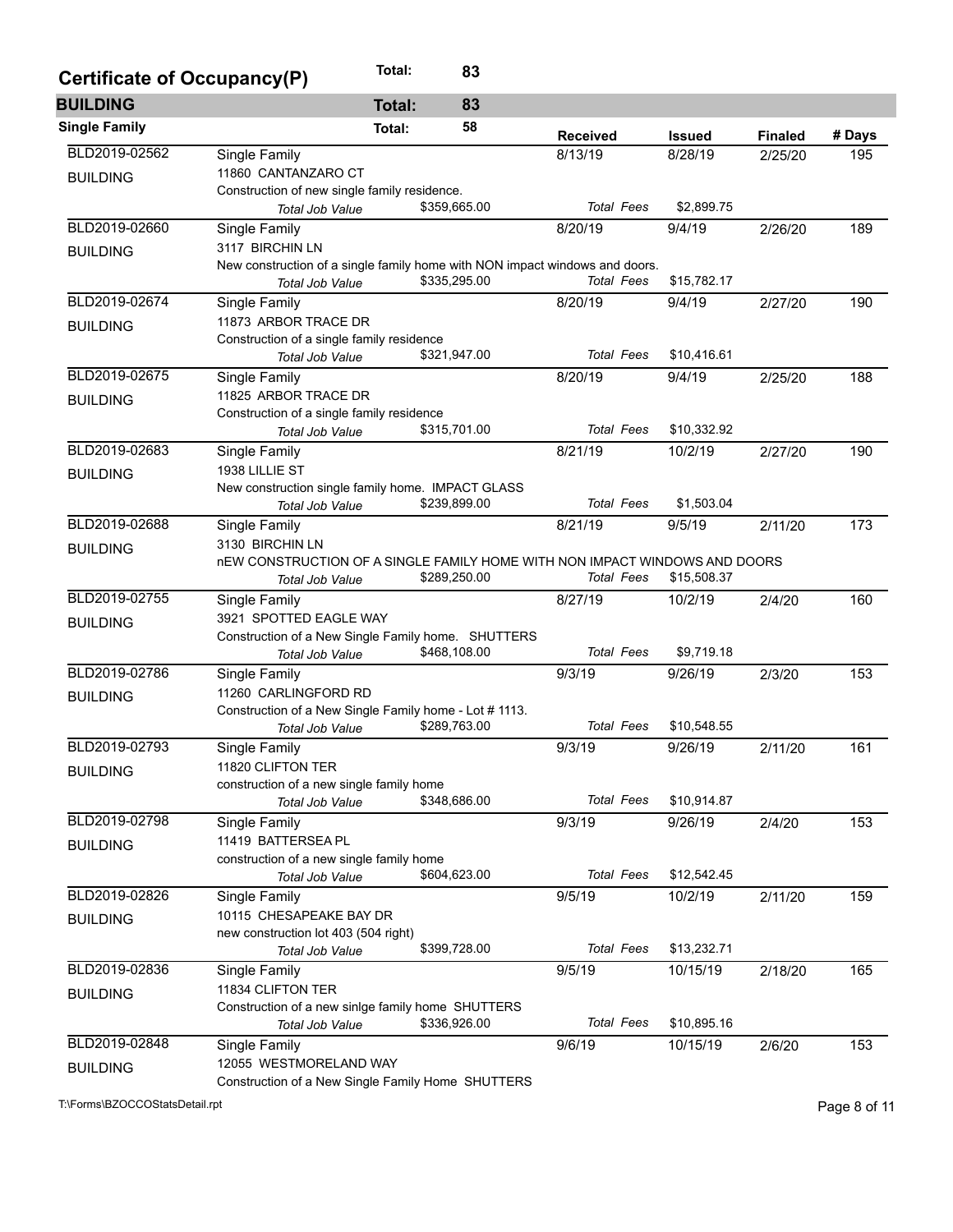| Certificate of Occupancy(P)   |                                                                 | Total:        | 83           |                   |               |                |        |
|-------------------------------|-----------------------------------------------------------------|---------------|--------------|-------------------|---------------|----------------|--------|
| <b>BUILDING</b>               |                                                                 | <b>Total:</b> | 83           |                   |               |                |        |
| <b>Single Family</b>          |                                                                 | Total:        | 58           | <b>Received</b>   | <b>Issued</b> | <b>Finaled</b> | # Days |
| BLD2019-02848                 | Single Family                                                   |               |              | 9/6/19            | 10/15/19      | 2/6/20         | 153    |
| <b>BUILDING</b>               | 12055 WESTMORELAND WAY                                          |               |              |                   |               |                |        |
|                               | Construction of a New Single Family Home SHUTTERS               |               |              |                   |               |                |        |
|                               | Total Job Value                                                 |               | \$248,057.00 | <b>Total Fees</b> | \$10,345.16   |                |        |
| BLD2019-02900                 | Single Family                                                   |               |              | 9/12/19           | 9/24/19       | 2/28/20        | 169    |
| <b>BUILDING</b>               | 11887 ARBOR TRACE DR                                            |               |              |                   |               |                |        |
|                               | Construction of a single family residence. LOT #L022            |               |              | <b>Total Fees</b> |               |                |        |
|                               | Total Job Value                                                 |               | \$318,740.00 |                   | \$10,399.59   |                |        |
| BLD2019-02925                 | Single Family                                                   |               |              | 9/16/19           | 10/15/19      | 2/26/20        | 163    |
| <b>BUILDING</b>               | 4722 CRESTED EAGLE LN                                           |               |              |                   |               |                |        |
|                               | Construction of a new single family home.                       |               | \$637,480.00 | <b>Total Fees</b> | \$10,544.91   |                |        |
|                               | Total Job Value                                                 |               |              |                   |               |                |        |
| BLD2019-02926                 | <b>Single Family</b>                                            |               |              | 9/16/19           | 10/2/19       | 2/5/20         | 142    |
| <b>BUILDING</b>               | 3958 SPOTTED EAGLE WAY                                          |               |              |                   |               |                |        |
|                               | Construction of a new single family home.                       |               | \$270,729.00 | <b>Total Fees</b> | \$8,526.58    |                |        |
| BLD2019-02928                 | Total Job Value                                                 |               |              |                   |               |                |        |
|                               | Single Family                                                   |               |              | 9/16/19           | 10/2/19       | 2/28/20        | 165    |
| <b>BUILDING</b>               | 10859 MAITLAND WAY                                              |               |              |                   |               |                |        |
|                               | construction of a new single family home<br>Total Job Value     |               | \$456,954.00 | <b>Total Fees</b> | \$11,462.90   |                |        |
| BLD2019-02931                 | Single Family                                                   |               |              | 9/16/19           | 10/2/19       |                | 148    |
|                               | 11319 TIVERTON TRCE                                             |               |              |                   |               | 2/12/20        |        |
| <b>BUILDING</b>               | construction of a new single family home                        |               |              |                   |               |                |        |
|                               | Total Job Value                                                 |               | \$319,952.00 | <b>Total Fees</b> | \$10,647.35   |                |        |
| BLD2019-02967                 | Single Family                                                   |               |              | 9/20/19           | 10/2/19       | 2/28/20        | 161    |
|                               | 11236 CARLINGFORD RD                                            |               |              |                   |               |                |        |
| <b>BUILDING</b>               | Construction of a New Single Family Home. SHUTTERS              |               |              |                   |               |                |        |
|                               | Total Job Value                                                 |               | \$288,794.00 | <b>Total Fees</b> | \$10,471.72   |                |        |
| BLD2019-03005                 | Single Family                                                   |               |              | 9/24/19           | 10/15/19      | 2/28/20        | 157    |
|                               | 11439 TIVERTON TRCE                                             |               |              |                   |               |                |        |
| <b>BUILDING</b>               | Construction of a New Single Family Home.                       |               |              |                   |               |                |        |
|                               | <b>Total Job Value</b>                                          |               | \$495,023.00 | <b>Total Fees</b> | \$10,792.85   |                |        |
| BLD2019-03016                 | Single Family                                                   |               |              | 9/24/19           | 10/15/19      | 2/27/20        | 156    |
| <b>BUILDING</b>               | 11456 REMINGTON CHASE                                           |               |              |                   |               |                |        |
|                               | Construction of a new single family home                        |               |              |                   |               |                |        |
|                               | <b>Total Job Value</b>                                          |               | \$495,023.00 | <b>Total Fees</b> | \$10,815.25   |                |        |
| BLD2019-03258                 | Single Family                                                   |               |              | 10/14/19          | 10/31/19      | 2/28/20        | 137    |
| <b>BUILDING</b>               | 11841 CLIFTON TER                                               |               |              |                   |               |                |        |
|                               | Construction of a New Single Family Home. LOT #937 SHUTTERS     |               |              |                   |               |                |        |
|                               | Total Job Value                                                 |               | \$290,612.00 | <b>Total Fees</b> | \$9,952.23    |                |        |
| <b>Single Family Attached</b> |                                                                 | Total:        | 17           | <b>Received</b>   | <b>Issued</b> | <b>Finaled</b> | # Days |
| BLD2018-03597                 | Single Family Attached                                          |               |              | 11/6/18           | 11/15/18      | 2/28/20        | 478    |
|                               | 4411 DUTCHESS PARK RD                                           |               |              |                   |               |                |        |
| <b>BUILDING</b>               | New construction of a single family home attached 2 unit villas |               |              |                   |               |                |        |
|                               | Total Job Value                                                 |               | \$257,922.00 | <b>Total Fees</b> | \$11,964.26   |                |        |
| BLD2018-03598                 | Single Family Attached                                          |               |              | 11/6/18           | 11/16/18      | 2/7/20         | 457    |
|                               | 4415 DUTCHESS PARK RD                                           |               |              |                   |               |                |        |
| <b>BUILDING</b>               | new construction of a single family home attached 2 unit villa  |               |              |                   |               |                |        |
|                               | Total Job Value                                                 |               | \$254,662.00 | <b>Total Fees</b> | \$11,743.78   |                |        |
|                               |                                                                 |               |              |                   |               |                |        |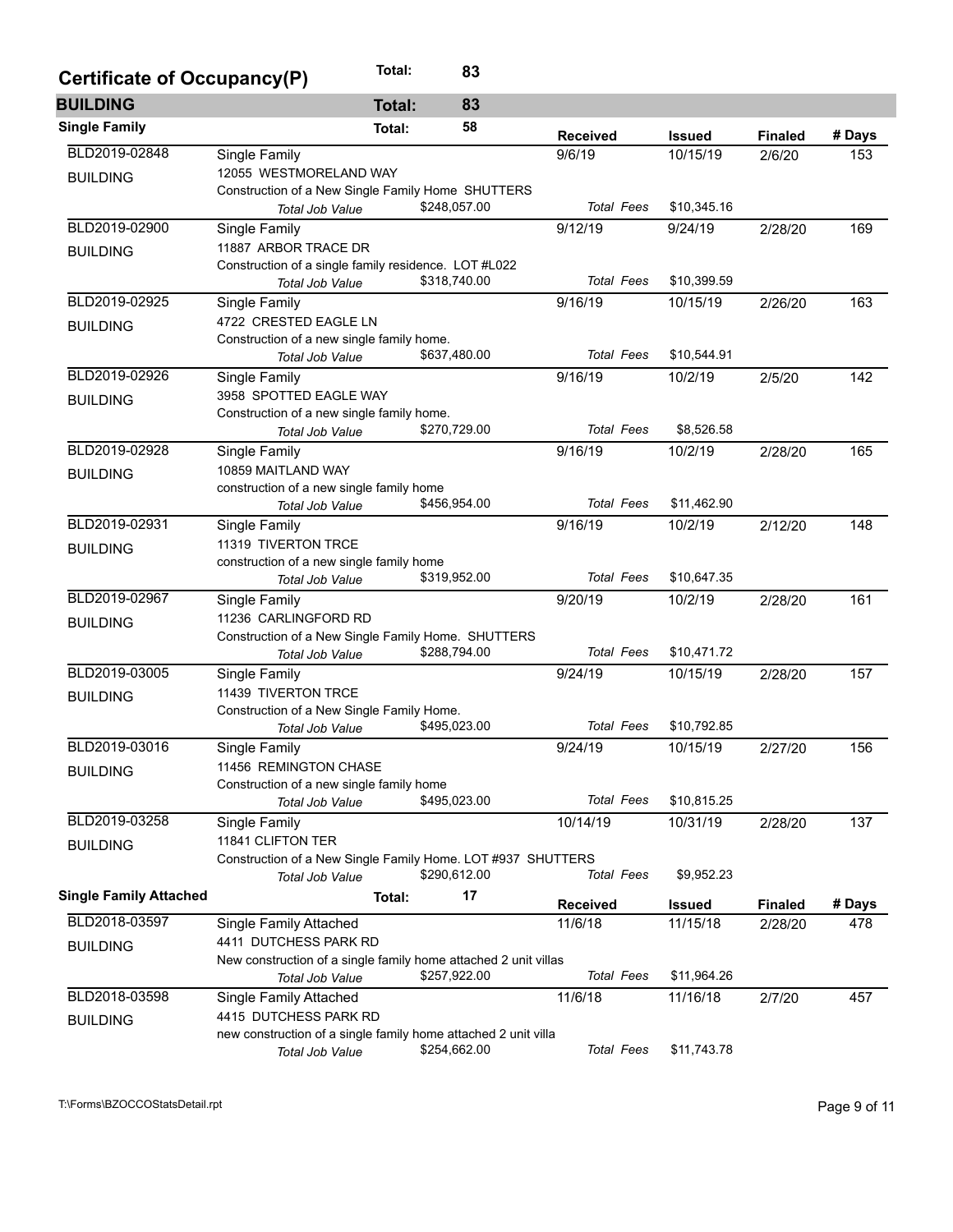| Certificate of Occupancy(P)   |                                                                                                                   | Total:        | 83           |                   |               |                |        |
|-------------------------------|-------------------------------------------------------------------------------------------------------------------|---------------|--------------|-------------------|---------------|----------------|--------|
| <b>BUILDING</b>               |                                                                                                                   | <b>Total:</b> | 83           |                   |               |                |        |
| <b>Single Family Attached</b> |                                                                                                                   | Total:        | 17           | <b>Received</b>   | <b>Issued</b> | <b>Finaled</b> | # Days |
| BLD2019-00436                 | Single Family Attached                                                                                            |               |              | 2/8/19            | 3/13/19       | 2/12/20        | 369    |
| <b>BUILDING</b>               | 10352 PRATO DR                                                                                                    |               |              |                   |               |                |        |
|                               | construction of a single family residence ((PDOX)) SHUTTERS                                                       |               |              |                   |               |                |        |
|                               | Total Job Value                                                                                                   |               | \$263,356.00 | <b>Total Fees</b> | \$2,350.87    |                |        |
| BLD2019-01605                 | <b>Single Family Attached</b>                                                                                     |               |              | 5/15/19           | 5/28/19       | 2/5/20         | 265    |
| <b>BUILDING</b>               | 3772 CROFTON CT                                                                                                   |               |              |                   |               |                |        |
|                               | new construction of a multifamily 6 unit town home with NON impact windows and doors. SHUTTERS<br>Total Job Value |               | \$283,128.00 | <b>Total Fees</b> | \$11,869.81   |                |        |
| BLD2019-01607                 | Single Family Attached                                                                                            |               |              | 5/15/19           | 5/28/19       | 2/5/20         | 265    |
|                               | 3770 CROFTON CT                                                                                                   |               |              |                   |               |                |        |
| <b>BUILDING</b>               | new construction of a multifamily 6 unit town home with NON impact windows and doors. SHUTTERS                    |               |              |                   |               |                |        |
|                               | Total Job Value                                                                                                   |               | \$269,167.00 | <b>Total Fees</b> | \$11,642.43   |                |        |
| BLD2019-01608                 | Single Family Attached                                                                                            |               |              | 5/15/19           | 5/28/19       | 2/5/20         | 265    |
| <b>BUILDING</b>               | 3768 CROFTON CT                                                                                                   |               |              |                   |               |                |        |
|                               | new construction of a multifamily 6 unit town home with NON impact windows and doors. SHUTTERS                    |               |              |                   |               |                |        |
|                               | Total Job Value                                                                                                   |               | \$218,714.00 | <b>Total Fees</b> | \$11,361.35   |                |        |
| BLD2019-01609                 | <b>Single Family Attached</b>                                                                                     |               |              | 5/15/19           | 5/28/19       | 2/5/20         | 265    |
| <b>BUILDING</b>               | 3766 CROFTON CT                                                                                                   |               |              |                   |               |                |        |
|                               | new construction of a multifamily 6 unit town home with NON impact windows and doors. SHUTTERS                    |               |              |                   |               |                |        |
|                               | Total Job Value                                                                                                   |               | \$218,714.00 | <b>Total Fees</b> | \$11,361.35   |                |        |
| BLD2019-01610                 | Single Family Attached                                                                                            |               |              | 5/15/19           | 5/28/19       | 2/5/20         | 265    |
| <b>BUILDING</b>               | 3764 CROFTON CT                                                                                                   |               |              |                   |               |                |        |
|                               | new construction of a multifamily 6 unit town home with NON impact windows and doors. SHUTTERS                    |               | \$269,167.00 | <b>Total Fees</b> | \$11,692.43   |                |        |
| BLD2019-01611                 | Total Job Value                                                                                                   |               |              |                   |               |                |        |
|                               | Single Family Attached<br>3762 CROFTON CT                                                                         |               |              | 5/15/19           | 5/28/19       | 2/5/20         | 265    |
| <b>BUILDING</b>               | New Construction of a Multi-Family 6 Unit Town Home with NON Impact Windows and Doors SHUTTERS                    |               |              |                   |               |                |        |
|                               | Total Job Value                                                                                                   |               | \$283,128.00 | <b>Total Fees</b> | \$11,769.81   |                |        |
| BLD2019-01820                 | Single Family Attached                                                                                            |               |              | 6/5/19            | 8/19/19       | 2/11/20        | 250    |
| <b>BUILDING</b>               | 11840 LAKEWOOD PRESERVE PL                                                                                        |               |              |                   |               |                |        |
|                               | new construction of a single family home 753 (34 Right) SHUTTERS                                                  |               |              |                   |               |                |        |
|                               | Total Job Value                                                                                                   |               | \$319,866.00 | <b>Total Fees</b> | \$10,702.31   |                |        |
| BLD2019-01824                 | Single Family Attached                                                                                            |               |              | 6/6/19            | 8/19/19       | 2/11/20        | 250    |
| <b>BUILDING</b>               | 11846 LAKEWOOD PRESERVE PL                                                                                        |               |              |                   |               |                |        |
|                               | New construction Lot# 754 (33 LEFT) SHUTTERS                                                                      |               |              |                   |               |                |        |
|                               | Total Job Value                                                                                                   |               | \$311,538.00 | <b>Total Fees</b> | \$10,761.19   |                |        |
| BLD2019-02029                 | Single Family Attached                                                                                            |               |              | 6/25/19           | 8/7/19        | 2/11/20        | 230    |
| <b>BUILDING</b>               | 11815 LAKEWOOD PRESERVE PL                                                                                        |               |              |                   |               |                |        |
|                               | NEW CONSTRUCTION LOT# 693 (34 LEFT) SHUTTERS                                                                      |               | \$322,315.00 | <b>Total Fees</b> | \$10,803.50   |                |        |
| BLD2019-02030                 | Total Job Value                                                                                                   |               |              |                   |               |                | 230    |
|                               | Single Family Attached<br>11821 LAKEWOOD PRESERVE PL                                                              |               |              | 6/25/19           | 8/7/19        | 2/11/20        |        |
| <b>BUILDING</b>               | NEW CONSTRUCTION LOT# 694 (34 RIGHT) SHUTTERS                                                                     |               |              |                   |               |                |        |
|                               | Total Job Value                                                                                                   |               | \$320,355.00 | <b>Total Fees</b> | \$10,917.62   |                |        |
| BLD2019-02439                 | Single Family Attached                                                                                            |               |              | 8/2/19            | 8/15/19       | 2/18/20        | 200    |
|                               | 4180 BISQUE LN                                                                                                    |               |              |                   |               |                |        |
| <b>BUILDING</b>               | Construction of a single family residence. SHUTTERS                                                               |               |              |                   |               |                |        |
|                               | Total Job Value                                                                                                   |               | \$263,779.00 | <b>Total Fees</b> | \$7,811.92    |                |        |
| BLD2019-02440                 | Single Family Attached                                                                                            |               |              | 8/2/19            | 8/15/19       | 2/14/20        | 195    |
| <b>BUILDING</b>               | 4176 BISQUE LN                                                                                                    |               |              |                   |               |                |        |
|                               | Construction of a single family residence.                                                                        |               |              |                   |               |                |        |

T:\Forms\BZOCCOStatsDetail.rpt Page 10 of 11